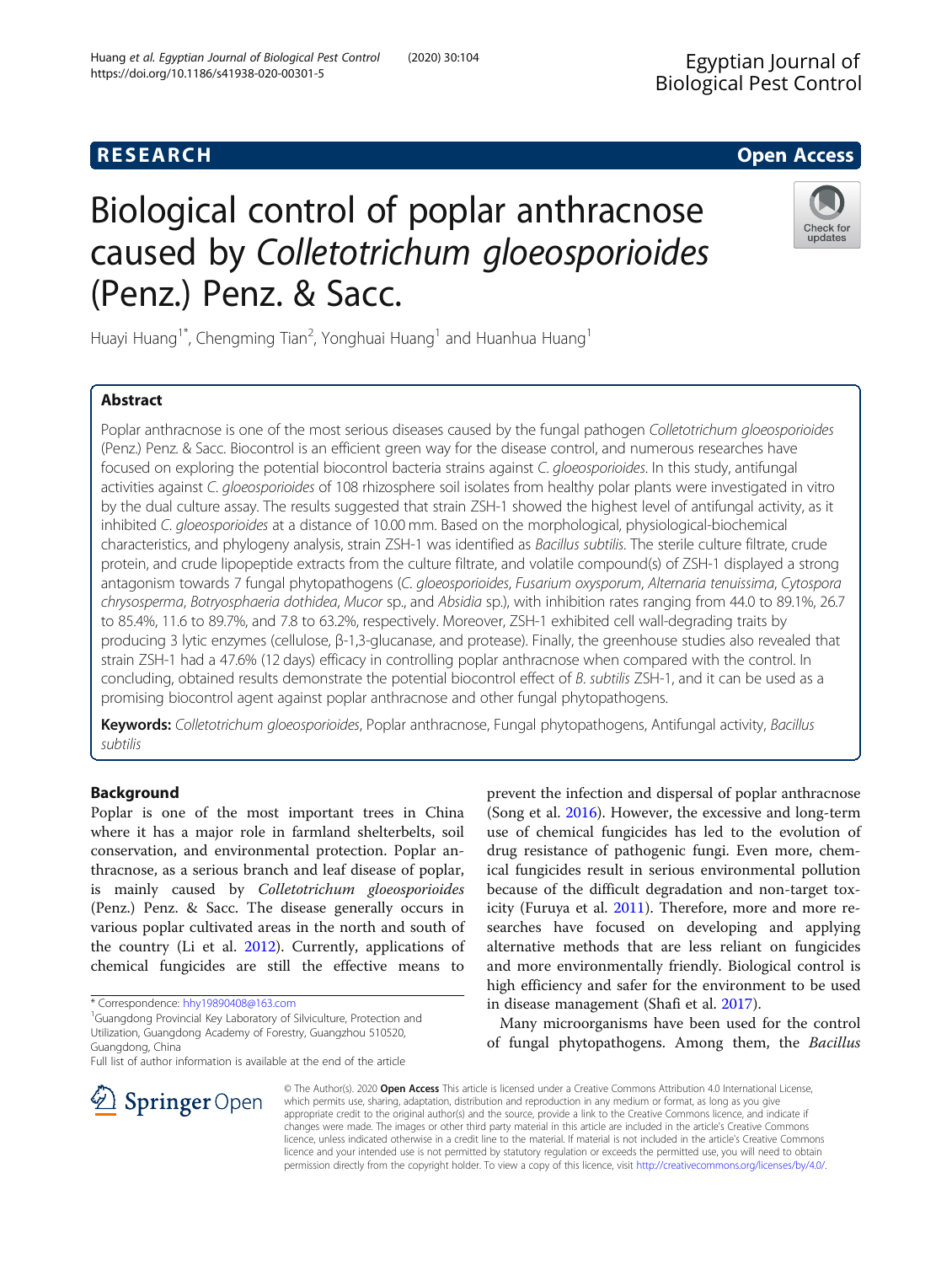genus is recognized as a promising group with a wide distribution in soils. Due to their strong antagonistic activity, broad inhibitory spectrum, and high viability, members of the *Bacillus* species have been effectively used in controlling soil-borne, air-borne, and postharvest diseases (Pérez-García et al. [2011](#page-7-0); Shafi et al. [2017](#page-7-0)). Antagonistic strains control fungal phytopathogens through several mechanisms, such as competition, mycoparasitism, the production of antibiotics, and the induction of defense responses (Guo et al. [2019](#page-7-0); Jinal and Amaresan [2020](#page-7-0)). Production of a variety of metabolites is an important mechanism by which the Bacillus genus exerts biocontrol. These inhibitory metabolites are mainly including lipopeptides, proteins, and volatile compound(s) (Baysal et al. [2013](#page-7-0); Shafi et al. [2017\)](#page-7-0). In addition, lysates of antagonistic bacteria have also been reported to possess antifungal activity (Yu et al. [2013](#page-7-0)).

The objectives of this study were to explore the potential biocontrol antagonistic bacteria from rhizosphere soil against the poplar anthracnose pathogen C. gloeosporioides and to identify the strain, characterize the main ingredients for antagonistic, and clarify the cell walldegrading traits.

#### Materials and methods

#### Fungal phytopathogens

Seven fungal phytopathogens (Colletotrichum gloeosporioides CFCC80308, Fusarium oxysporum CFCC82468, Alternaria tenuissima CFCC84533, Cytospora chrysosperma CFCC 89600, Botryosphaeria dothidea CFCC82975, Mucor sp. CFCC80870, and Absidia sp. CFCC80375) were provided by China Forestry Culture Collection Center (CFCC). These fungi were maintained on potato dextrose agar (PDA) slants at 4 °C and grown on PDA plates at 28 °C when used.

# Isolation of rhizobacteria

Rhizobacteria were isolated from the rhizosphere soil of healthy poplar plants in Haidian and Changping districts of Beijing City, China. Five grams of soil sample was transferred to 45 ml of sterilized water and shaken at 200 rpm for 20 min prior to use (Kurabachew and Wydra [2013](#page-7-0)). Gradient dilutions of the soil suspension were spread onto Luria-Bertani (LB) agar plates, and the plates were incubated at  $30^{\circ}$ C in darkness. A single bacterial colony that is well separated from the other colonies were selected and re-streaked onto a new LB agar plate with an inoculating loop. Then, the plate was incubated at 30 °C for 24 h, and then stored at − 80 °C in LB with 30% glycerol  $(v/v)$ .

# In vitro screening of rhizobacteria against C. gloeosporioides

The rhizobacteria isolates were screened for antifungal activity against *C. gloeosporioides* using the dual culture assay described by Huang et al. [\(2014](#page-7-0)). The inhibition distance was defined as the width of the inhibition zone between the bacterial and fungal strains. The strain showed the highest antifungal activity was selected for further study.

# Morphology, culture conditions, and physiologicalbiochemical characteristics of selected strain

Morphology, culture conditions, and physiologicalbiochemical characteristics were performed according to previously published methods of Dong et al. [\(2001\)](#page-7-0) and Furuya et al. ([2011](#page-7-0)).

### Phylogenetic analysis of selected strain

The 16S rRNA gene was amplified and sequenced, using a single intact colony of selected strain according to a previously described method (Huang et al. [2014](#page-7-0)). The primers 63f (5′-CAGGCCTAACACATGCAAGTC-3′) and 1387r (5′-GGGCGGWGTGTACAAGGC-3′) were used for amplification. Polymerase chain reaction (PCR) conditions were as follows: 94 °C for 4 min, 35 cycles of 95 °C for 1 min, 55 °C for 1 min, and 72 °C for 1.5 min, and a final extension at 72 °C for 10 min. The PCR products were sequenced by Invitrogen Corporation (Beijing, China). The sequences were blasted in the GenBank database, using a blastn search and aligned using Clustal W (ver. 1.82). Phylogenetic analysis was performed using MEGA (ver. 5.0) and a neighbor-joining phylogenetic tree was constructed by bootstrap analysis with 1000 replicates.

# Evaluation of the effects of sterile culture filtrate

The strain selected from the in vitro test was grown in 100 ml modified medium no. 3 (g L−<sup>1</sup> ; glucose 10.0, peptone 5.0, soybean meal 5.0,  $KH_2PO_41.0$ ,  $MgSO_4·7H_2O$ 0.5, NH<sub>4</sub>Cl 3.0, Na<sub>2</sub>HPO<sub>4</sub>1.0, and yeast extract 0.5; pH 7.0–7.2) in a 500-ml Erlenmeyer flask at 28 °C with 200 rpm. Culture broth was incubated for 3 days and centrifuged with 10,000 rpm at  $4^{\circ}$ C for 20 min. Sterile culture filtrate (SCF) was obtained by passing the supernatant through a sterile membrane filter (0.22 μm; Pall, Ann Arbor, USA). The antifungal effects of SCF against 7 fungal phytopathogens were assayed by measuring the mycelial growth inhibition rates (Song et al. [2012](#page-7-0)). Briefly, 2 ml of SCF was mixed with 20 ml of PDA at 40–45 °C in a culture plate; no SCF was added for the control. After the medium was solidified, freshly growing fungal mycelial plugs (6 mm) were collected and inoculated onto the center of the plate using a sterile steel borer. The plates were incubated at 28 °C. The diameters of the fungal colonies were measured when those of the control colonies covered more than three quarters of the diameter of the dish according to the crisscross method. All experiments were repeated 3 times. The percentage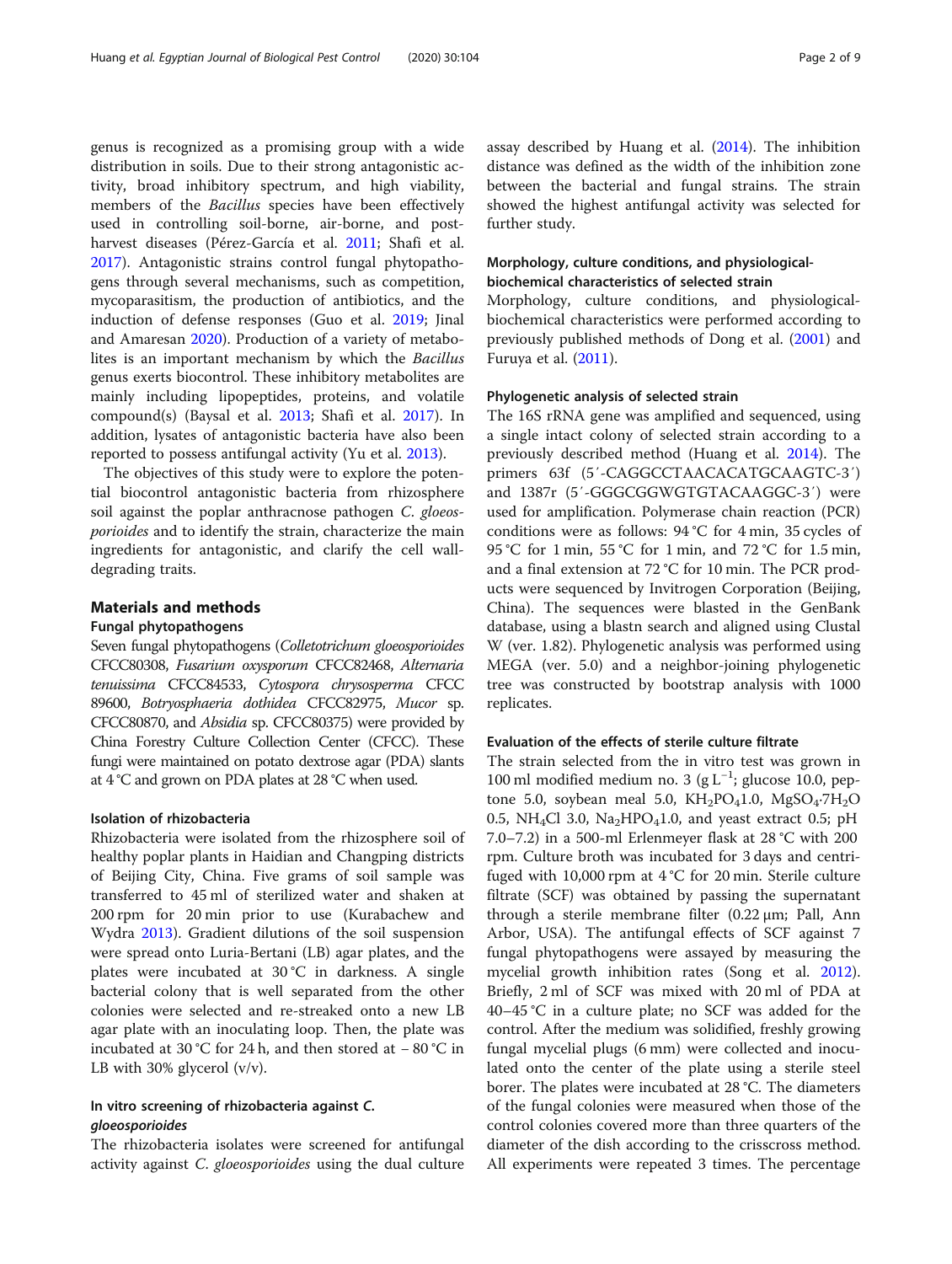of growth inhibition was calculated using the following formula (Yang et al. [2011\)](#page-7-0):

$$
P(\%)=100\times[(C--d)--(T--d)]/(C--d)
$$

where  $P$  is the inhibitory rate,  $C$  is the diameter of a control colony,  $T$  is the diameter of a treated colony, and  $d$ is the diameter of the mycelial plug.

# Evaluation of the effects of crude protein and crude lipopeptide extracts

Crude protein and crude lipopeptide extracts were obtained respectively from SCF according to a previously described method (Huang et al. [2014](#page-7-0)). Then, the extracts were sterilized by passing through a sterile membrane filter (0.22 μm; Pall). The antifungal effects of crude protein and crude lipopeptide extracts against 7 fungal phytopathogens were assayed by measuring the mycelial growth inhibition rates using the procedure described above.

# Evaluation of the effects of volatile compound(s)

The antifungal effects of the volatile compound(s) (VOCs) against the 7 fungal phytopathogens were tested by co-cultivating the fungi and bacteria on twocompartment plates (Yuan et al. [2012\)](#page-7-0). One half of each plate was filled with PDA, while the other half contained TYB medium. A 6-mm diameter fungal plug was placed on the PDA side, and the candidate antagonistic strain was inoculated on the other side 24 h later. Plates not inoculated with the test strain served as the controls. Then, the plates were sealed with parafilm and incubated at 28 °C. The diameters of fungal colonies and percentages of growth inhibition were measured as described above. All experiments were repeated three times.

#### Characterization of cell wall-degrading traits

The cellulase activity and β-1, 3-glucanase activity of the test strain was determined, using a method described previously (Essghaier et al. [2009\)](#page-7-0). The activities of β-1,3 glucanase, chitinase, protease, and lipase were determined using aniline blue pachyman agar plate, 0.2% colloidal chitin plate, skim milk agar plate, and 1% Tween 80 agar plate, respectively (Dong et al. [2001;](#page-7-0) Gao et al. [2009](#page-7-0); Ren et al. [2013](#page-7-0)). Briefly, a single colony of test strain collected from an overnight culture was seeded onto the center of the plates; then, the plates were monitored for the appearance of a clear zone around the developing bacterial colonies at 28 °C.

# Evaluation of biocontrol activity of the candidate strain under greenhouse conditions

To evaluate the biocontrol activity of the candidate strain towards poplar anthracnose caused by C. gloeosporioides, a pot assay was performed using 1-year-old

poplar seedlings (Populus ×euramericana cv. '74/76') with 7–10 expanded leaves (Huang et al. [2014\)](#page-7-0). Each treatment consisted of 15 plants with 3 replicates (5 plants per replicate). Three treatments were set up as follows: SZ, the candidate strain and C. gloeosporioides sprayed on leaves at the same time; CK1, only sterile distilled water sprayed on leaves; and CK2, leaves only sprayed with *C. gloeosporioides*. For the phytopathogen inoculation, a spore suspension  $(1.0 \times 10^5 \text{ spores ml}^{-1})$ of C. gloeosporioides was sprayed on both sides of the leaves (2 ml per leaf) using an artist's airbrush (YD12- F111, Yudi, Zhejiang, China). Sterile distilled water and the suspension  $(1.0 \times 10^{9} \text{ cftm}^{-1})$  of the candidate strain were sprayed on the leaves using the same method as for C. gloeosporioides. The diseased leaves rate (DLR), disease severity (DS), disease index (DI), and greenhouse control efficacy (GCE) were investigated 12 days after C. gloeosporioides inoculation, respectively. The DS was expressed as a percentage of lesion area over the total surface area per leaf and divided into 6 ratings: 0, no lesion; 1, lesion area ≤ 5%; 2, lesion area 5–25%; 3, lesion area 25–45%; 4, lesion area 45–65%; and 5, lesion area > 65%. The DLR, DI, and GCE were calculated using the following formulas:

DLR (
$$
\%
$$
) = 100 × (No. of affected leaves/No. of total leaves)

\nDI =  $\left[100 \times \sum_{s=1}^{N} (No \cdot 0) \text{ affected leaves} \times \text{corresponding DS}\right] / (No. of total leaves \times 5)$ 

\nGCE ( $\%$ ) = 100 × [(DI of CK2 - - DI of CK1)

\n $-$  - (DI of SZ treatment - - DI of CK1)] / (DI of CK2 - - DI of CK1)

### Statistical analysis

The mean values and standard deviations were calculated, and statistically compared using analysis of variance (ANOVA) and Duncan's multiple range tests ( $p \leq$ 0.05) using SPSS software version 20.0 (SPSS Inc., Chicago, Illinois).

#### Results and discussion

#### Isolation and screening of antifungal bacteria in vitro

A total of 108 bacterial isolates were obtained from 5 rhizosphere soil samples, and 15 of them showed antifungal activity in vitro. Of the 15 bacterial strains, ZSH-1 showed the highest level of antifungal activity, as it inhibited C. gloeosporioides at a distance of 10.00 mm (Table [1](#page-3-0)). Strain ZSH-1 was deposited in China General Microbiological Culture Collection Center (no. 9025). Microorganisms that grow in plant rhizosphere are widely used as biocontrol agents. Islam et al. [\(2018\)](#page-7-0) reported that Pseudomonas aeruginosa BA5 isolated from rhizosphere of plants suppressed the growth of F. oxysporum (the causal agent of Fusarium wilt). Karthika et al. ([2020](#page-7-0)) reported that B. cereus KTMA4 from tomato rhizosphere showed the highest inhibition against major phytopathogens of tomato.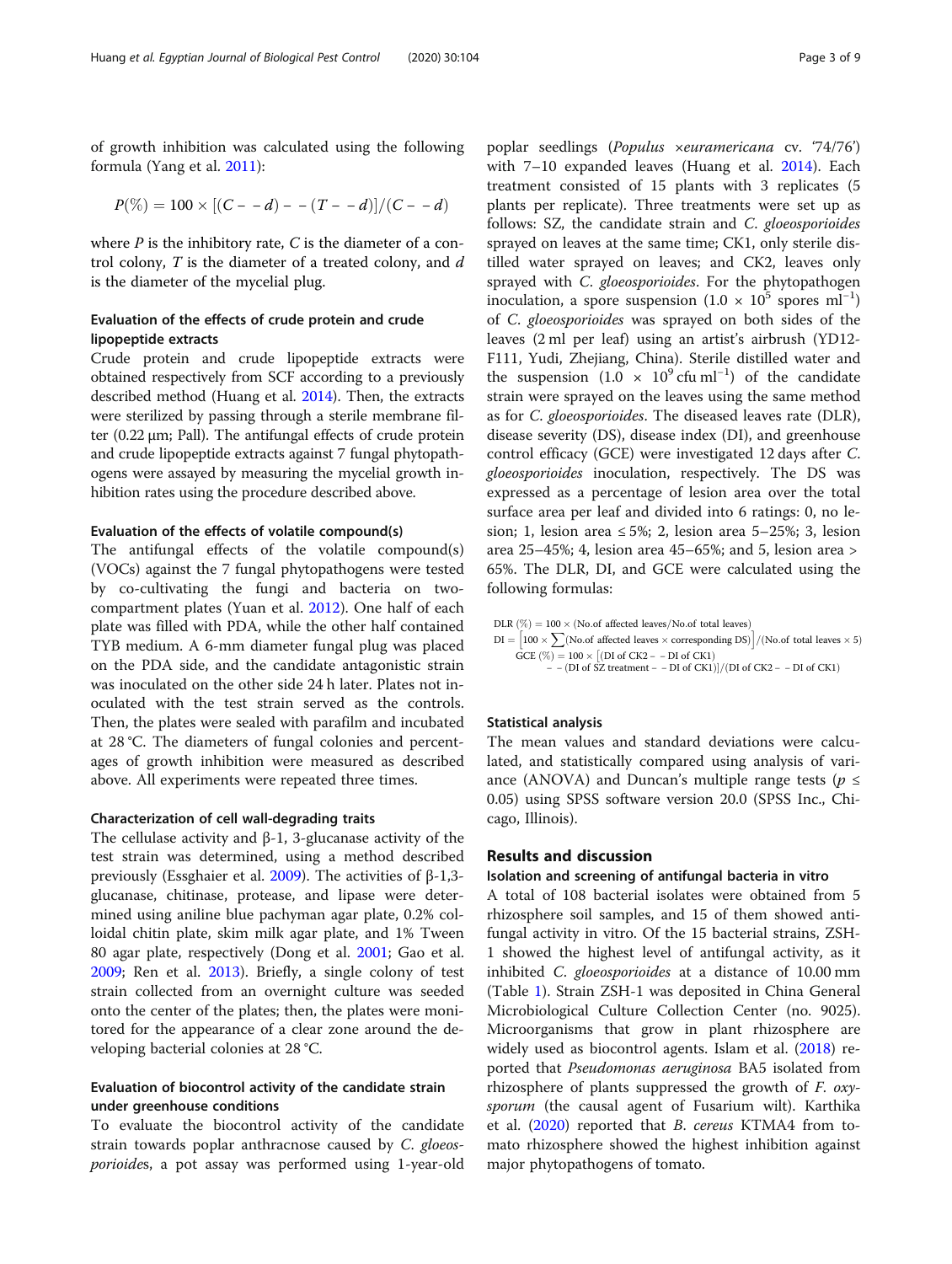<span id="page-3-0"></span>Table 1 Antifungal activities of rhizobacteria isolates against C. gloeosporioides in vitro

| Isolate       | Location                                     | Inhibition distance<br>(mm) |
|---------------|----------------------------------------------|-----------------------------|
| $ZSH-1$       | Haidian district of Beijing City, China      | $10.00 \pm 0.00a$           |
| $ZSH-3$       |                                              | $8.1 \pm 0.20$ b            |
| ZSH-9         |                                              | $4.83 \pm 0.42$ fg          |
| $ZSH-14$      |                                              | $3.93 + 0.65$ h             |
| HKB-5         |                                              | $5.97 \pm 0.95e$            |
| <b>HKB-12</b> |                                              | $2.17 \pm 0.29$ i           |
| <b>HKB-17</b> |                                              | $7.63 \pm 0.15b$            |
| HHY-7         | Changping district of Beijing City,<br>China | $7.43 \pm 0.57$ bc          |
| HHY-9         |                                              | $5.37 \pm 0.06$ efg         |
| HHY-<br>13    |                                              | $4.70 \pm 0.20$ g           |
| HSL-9         |                                              | $3.60 \pm 0.10$ h           |
| $HSL-12$      |                                              | $7.93 \pm 0.21b$            |
| CYS-1         |                                              | $6.73 \pm 0.21d$            |
| $CYS-7$       |                                              | $5.50 \pm 0.10$ ef          |
| CYS-9         |                                              | $6.80 \pm 0.44$ cd          |

Values with the different letter within the same column are significantly different at  $p \le 0.05$  according to Duncan's test. Numbers followed by the " $\pm$ " are standard errors (SE)

# Morphology, culture conditions, and physiologicalbiochemical characteristics of strain ZSH-1

The colonies of strain ZSH-1 grown on LB agar medium were off-white to gray-yellow, oblong, smooth, moist, and slightly convex and had an entire margin. The cells were rod-shaped, 0.5–0.8 μm wide, and 1.2–2.5 μm long. Strain ZSH-1 can grow at temperatures ranging from 10 to 50 °C, in pH values ranging from 5 to 10, and in NaCl concentrations ranging from 0.2 to 10% (w/v) (Table 2). The morphological and physiological-biochemical characteristics of strain ZSH-1 were found to be in complete accordance with B. subtilis, using interpreting software cluster analysis (Todorova and Kozhuharova [2010](#page-7-0)).

# Phylogenetic analysis of strain ZSH-1

Based on the morphological and physiologicalbiochemical characteristics, strain ZSH-1 was identified as B. subtilis. To precisely determine the species of strain ZSH-1, 1281 bp (GenBank accession KM114000.1) of the 16S rDNA sequence was aligned with those of the most closely related B. subtilis by the Clustalx program. The 16S rDNA sequence of Escherichia coli U5/41 (GenBank accession NR\_024570.1) was used as an out group. Bootstrap analysis showed strain ZSH-1 was grouped with B. subtilis (GenBank accession HE582781.1) with a sequence similarity of 89% (Fig. [1](#page-4-0)). The phylogenetic analysis of 16S rDNA sequence revealed that strain ZSH-1 belongs to B. subtilis.

Table 2 Culture conditions and physiology-biochemical characteristics of strain ZSH-1

| Indicator                                            | Result         |
|------------------------------------------------------|----------------|
| Gram staining                                        | $^{+}$         |
| Mobility                                             | $+$            |
| Growth at $4^{\circ}$ C                              |                |
| Growth at 10 °C                                      | $+$            |
| Growth at 50 °C                                      | $+$            |
| Growth at 55 °C                                      |                |
| Growth at pH 4                                       |                |
| Growth at pH 5                                       | $^{+}$         |
| Growth at pH 5.7                                     | $+$            |
| Growth at pH 10                                      | $^{+}$         |
| Growth at pH 11                                      |                |
| Growth with 0.2% (w/v) NaCl                          | $+$            |
| Growth with 5% (w/v) NaCl                            | $+$            |
| Growth with 10% (w/v) NaCl                           | $+$            |
| Growth with 15% (w/v) NaCl                           |                |
| Liquefication of gelatin                             | $^{+}$         |
| Phenylalanine deaminase test                         |                |
| Hydrolysis of casein                                 | $+$            |
| Hydrolysis of starch                                 | $+$            |
| Methyl red reaction                                  |                |
| Catalase test                                        | $+$            |
| Lecithinase test                                     | $+$            |
| Oxidase test                                         | $+$            |
| Reduction of nitrates                                | $+$            |
| Production of indole                                 |                |
| Production of hydrogen sulfide                       | $^{+}$         |
| Voges-Proskauer reaction                             | $+$            |
| pH Voges-Proskauer broth                             | $6.89 - 7.13$  |
| Decomposition of tyrosine                            |                |
| Utilization of glucose                               | $+$            |
| Utilization of D-xylose                              | $+$            |
| Utilization of L-arabinose                           | $^{+}$         |
| Utilization of mannitol                              | $^+$           |
| Utilization of D-sorbitol                            | $\overline{+}$ |
| Utilization of sodium malonate                       | $^{+}$         |
| Utilization of sodium citrate                        |                |
| Production of gas from glucose                       |                |
| Anaerobic growth in glucose agar                     |                |
| Production of acid through the decomposition of milk | $+$            |

+, positive; −, negative

#### Antifungal activities of sterile culture filtrate

The SCF of ZSH-1 exhibited strong antifungal activities against 7 fungal phytopathogens (C. gloeosporioides, F.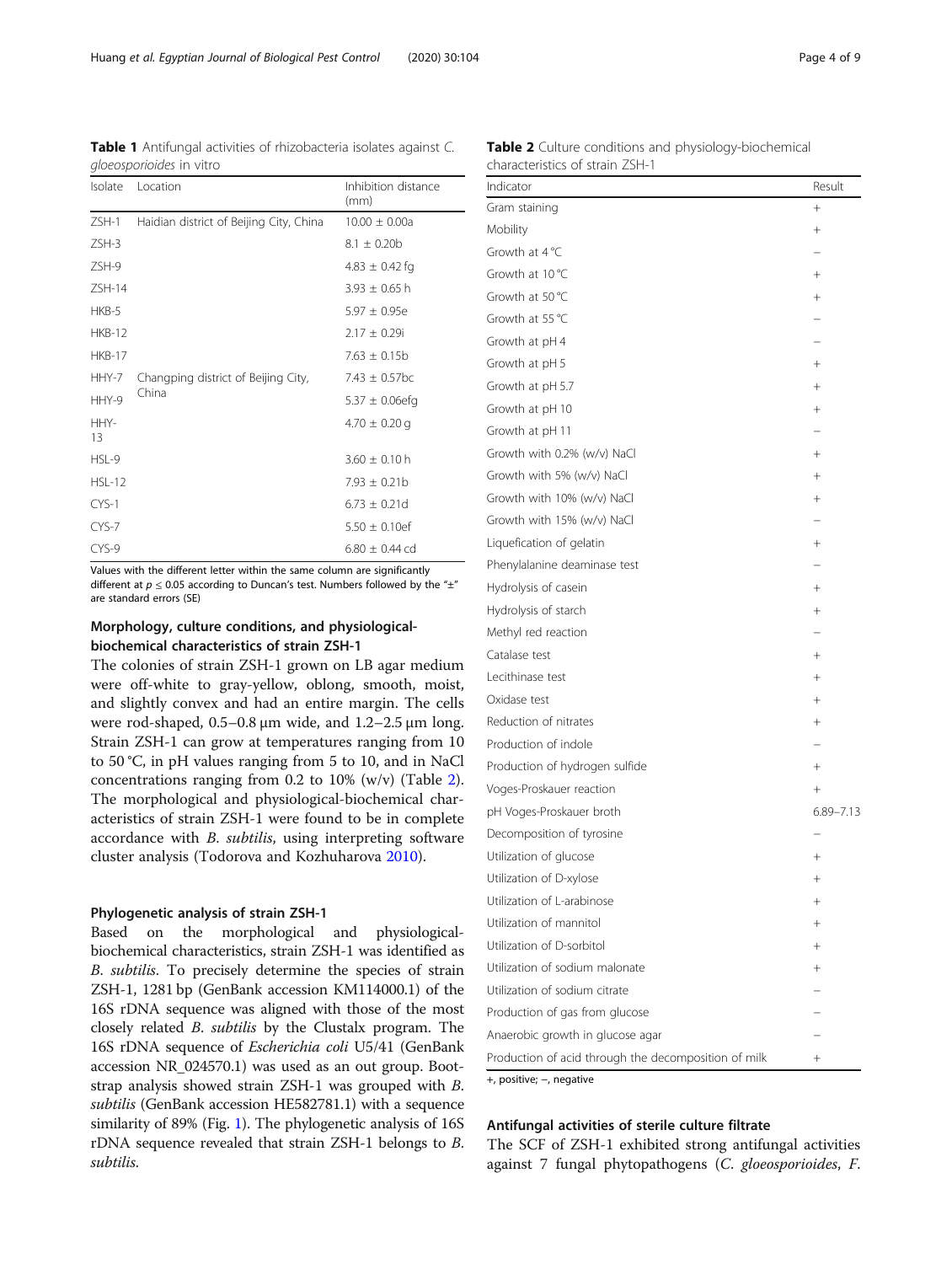<span id="page-4-0"></span>

oxysporum, A. tenuissima, C. chrysosperma, B. dothidea, Mucor sp., and Absidia sp.) belonging to various taxonomic groups. The inhibition rates ranged from 44.0 to 89.1% (Fig. [2a](#page-5-0)). Moreover, when the colonies of C. gloeosporioides were measured every day, the diameters were significantly reduced by treatment with SCF of ZSH-1 than the control. The inhibition rate was gradually increased over time from day 1 to day 6 (Fig. [2](#page-5-0)b). The antifungal activity of sterile culture filtrate was also stable after treatment at temperatures from 40°C to 100°C for 30 min, or autoclaved at 121°C for 20 min, as determined by inhibition of mycelial growth of C. gloeosporioides (Fig. [S1](#page-6-0)). Numerous studies have reported that the culture filtrates of Bacillus genus have a broad spectrum of activities. The culture filtrate of B. safensis B21 showed antifungal activity against Magnaporthe oryzae, which causes rice blast disease (Rong et al. [2020\)](#page-7-0). Dong et al. ([2019](#page-7-0)) reported that culture filtrate of B. amyloliquefaciens Rdx5 strongly inhibited the growth of M. oryzae. These indicated the great potential of Bacillus genus in control plant disease.

# Antifungal activities of crude protein and crude lipopeptide extracts from sterile culture filtrate

The 7 fungal phytopathogens that were strongly inhibited by the SCF were used to determine the antifungal activities of the crude protein extracts and crude lipopeptide extracts from the SCF. The crude protein and crude lipopeptide extracts strongly inhibited the growth of all 7 fungal phytopathogens, with inhibition rates in the range of 26.7 to 85.4% and 11.6 to 89.7%, respectively (Fig. [2c](#page-5-0)). Many reports have shown that members of Bacillus genus can produce different antibiotics from culture filtrates that have strong antifungal activities. Proteins and lipopeptides are widely found in culture filtrates secreted by Bacillus genus. Lipopeptides and proteins in the culture filtrate produced by B. atrophaeus CAB-1 inhibited various fungal pathogens (F. oxysporum, Verticillium dahlia, Rhizoctonia solani, and B. cinerea) (Zhang et al. [2013](#page-8-0)). Rong et al. ([2020\)](#page-7-0) reported that B. safensis B21 produced iturin A2 and A6 that inhibited the growth of hyphae of M. oryzae by changing membrane permeability. Ren et al. [\(2019](#page-7-0)) reported that a novel protein obtained from the culture filtrate of *B. subtilis* XB-1 inhibited the mycelial growth of M. fructicola.

#### Antifungal activities of volatile compound(s)

Strain ZSH-1 produced antifungal VOCs that reduced the mycelial growth of the 7 fungal phytopathogens with inhibition rates in the range of 7.8 to 63.2% (Fig. [2a](#page-5-0)). The result consists with previous findings that VOCs produced by Bacillus genus had antifungal activities. Yuan et al. [\(2012](#page-7-0)) reported that the VOCs produced by *B. amyloliquefaciens* NJN-6 inhibited the growth and spore germination of F. oxysporum. Currently, the VOCs produced by Bacillus genus are generally grouped into amides, aldehydes, alcohols, ketones, and phenols. Zhang et al. [\(2013](#page-8-0)) reported that O-anisaldehyde is one of the most abundant VOCs produced by B. atrophaeus CAB-1 with the highest inhibitory effect on the mycelial growth of B. cinerea. Three VOCs (2 nonanone, β-benzeneethanamine, and 2-decanone) produced by *B. pumilus* and *B. thuringiensis* had great inhibitory effects on C. gloeosporioides (Zheng et al. [2013\)](#page-8-0). VOCs of ZSH-1 probably contain many kinds of antifungal components, and different fungi have different sensitivities to the antifungal action of a same component, so there is difference in the inhibitory effects of VOCs from ZSH-1 against different fungal phytopathogens. Moreover, when the colony diameters of C. gloeosporioides were measured every 12 h, the mycelial growth was significantly inhibited after 24 h by the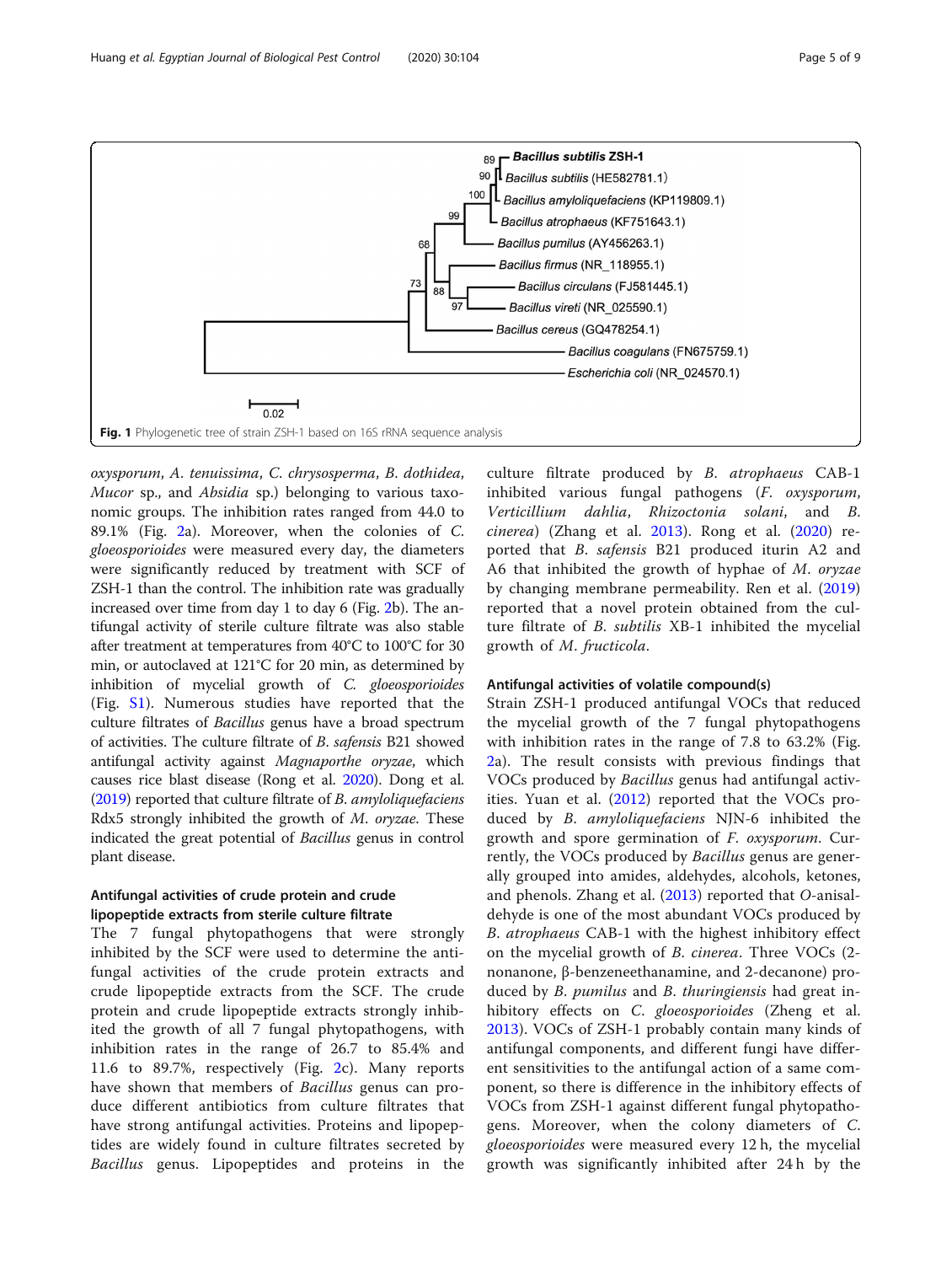<span id="page-5-0"></span>

VOCs produced by strain ZSH-1, and there was a gradual increase in the inhibition rate from 0 to 60 h (Fig. 2d). This result is in agreement with the study that the inhibitory effect of volatiles produced by *B. amylolique*faciens NJN-6 gradually increased with treatment time (Yuan et al. [2012](#page-7-0)). The increasing inhibition rate may be due to the creation of a hypoxic environment by the antifungal bacteria (Boukaew et al. [2013\)](#page-7-0).

#### Cell wall-degrading traits

The cell wall-degrading traits of strain ZSH-1 was determined by the activities of 5 lytic enzymes (cellulose,  $β-1$ , 3-glucanase, chitinase, protease, and lipase). When the colony of ZSH-1 was cultured after 4 days, clear zones around the colonies on different culture plates were observed. This indicated that ZSH-1 have activities of

cellulase (Fig. [3a](#page-6-0)),  $β-1,3-glucanase$  (Fig. [3b](#page-6-0)), and protease (Fig. [3](#page-6-0)c). No clear zone was found in the culture plates containing chitinase or lipase (not shown). Several cell wall-degrading enzymes such as chitinase, β-1,3-glucanase, cellulase, protease, and lipase are produced by Bacillus species which are involved in the antifungal activity against fungal phytopathogens. The enzymes mainly play an important role in the decomposition of fungal cell walls and subsequent cell death (Tseng et al. [2008\)](#page-7-0). Ren et al. [\(2013\)](#page-7-0) reported that *B. pumilus* JK-SX001 produced cellulase and protease. Dong et al. [\(2019\)](#page-7-0) demonstrated that cellulase and protease were secreted by B. amyloliquefaciens Rdx5. In the present study, the cell walldegrading traits of strain ZSH-1 may be one reason that this bacterium is equally effective against different fungal phytopathogens with variable cell wall compositions.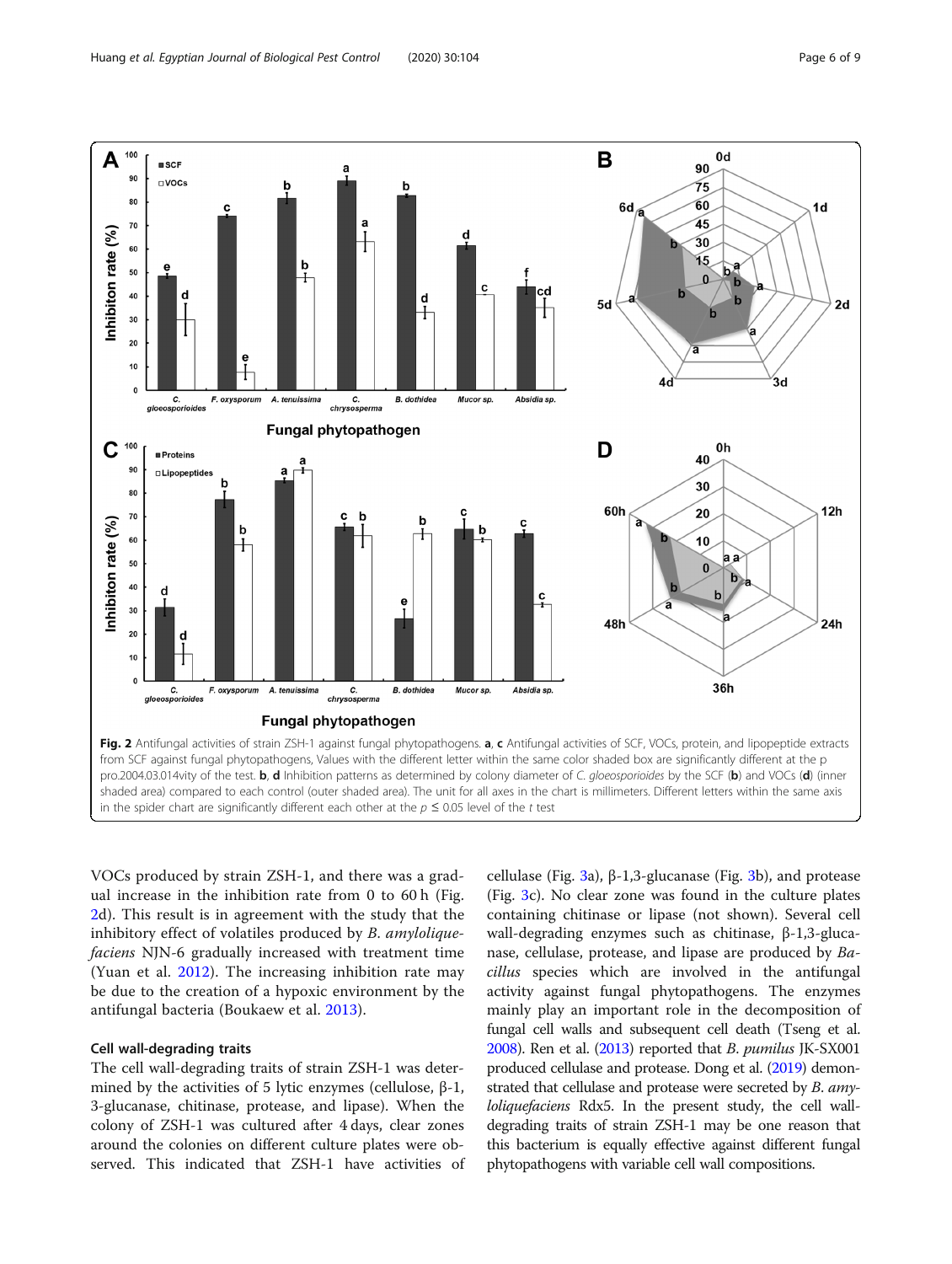<span id="page-6-0"></span>

# Evaluation of biocontrol activity of strain ZSH-1 under greenhouse conditions

At present, the main disease control measure for poplar anthracnose is done by applying with fungicides (Song et al. [2016\)](#page-7-0). Many Bacillus species have been used as biocontrol agents for C. gloeosporioides that causes plant anthracnose (Fira et al. [2018](#page-7-0); Guerrero-Barajas et al. [2020](#page-7-0)). However, used Bacillus species for control poplar anthracnose that caused by C. gloeosporioides is rarely reported. In the previous study, B. atrophaeus XW2 was used as an effective biocontrol agent against C. gloeosporioides, it had a 49.1% efficacy in controlling poplar anthracnose under controlled greenhouse conditions (Huang et al. [2014](#page-7-0)). In the present study, strain ZSH-1 obviously inhibited the development of poplar anthracnose in greenhouse experiments (Table 3). After 12 days inoculation, the diseased leaves rate and the disease index of plants inoculated with ZSH-1 were significantly lower than the values of plants un-inoculated with ZSH-1. ZSH-1 had 47.6% control effect against poplar anthracnose that was caused by C. gloeosporioides. The leaves treated with sterile distilled water had no disease symptoms. The pot experiments in greenhouse indicated that strain ZSH-1 has a good biocontrol efficacy against C. gloeosporioides in vivo and can be used as a potential biocontrol agent for more study. However, biocontrol of the poplar anthracnose in the greenhouse may not effectively control the disease in the field. Additional studies about the biological characteristics of strain ZSH-1,

Table 3 Efficacy of strain ZSH-1 in controlling poplar anthracnose under greenhouse conditions

|     | Treatment Diseased leaves<br>rate $(\%)$ | Disease<br>index   | Greenhouse control<br>efficacy (%) |
|-----|------------------------------------------|--------------------|------------------------------------|
| CK1 | $0 + 0c$                                 | $0 + 0c$           |                                    |
| CK2 | $54.3 + 3.0a$                            | $25.0 + 3.0a$ \    |                                    |
| 57  | $37.5 + 3.0b$                            | $13.1 + 1.3b$ 47.6 |                                    |

Values with the different letter within the same column are significantly different at  $P \le 0.05$  according to Duncan's test. Numbers followed by the " $\pm$ " are standard errors (SE). "\" indicates the data is incalculable

such as colonization, survival ability, and product formulation, are needed to confirm the biocontrol effect of strain ZSH-1 in the field (Liu et al. [2019\)](#page-7-0). Meanwhile, the abilities of strain ZSH-1 to promote plant growth and activate induced systemic resistance (ISR) of plant in the field should also be studied in the future (Lyu et al. [2019](#page-7-0); Tiwari et al. [2019,](#page-7-0) and Jinal and Amaresan [2020](#page-7-0)).

#### Conclusion

In the present study, an antagonistic bacteria B. subtilis ZSH-1 against C. gloeosporioides from the rhizosphere soil of poplar was evaluated. The sterile culture filtrate, crude protein, and crude lipopeptide extracts from the culture filtrate and volatile compound(s) of ZSH-1 strongly inhibited the fungal phytopathogens growth in vitro. Moreover, the greenhouse trial revealed that strain ZSH-1 had a good biocontrol efficacy in controlling C. gloeosporioides in vivo. Therefore, the results proved that *B. subtilis* ZSH-1 can be used as a promising biocontrol agent against C. gloeosporioides and other fungal phytopathogens.

#### Supplementary information

Supplementary information accompanies this paper at [https://doi.org/10.](https://doi.org/10.1186/s41938-020-00301-5) [1186/s41938-020-00301-5](https://doi.org/10.1186/s41938-020-00301-5).

Additional file 1: Fig. S1. Effect of temperature on antifungal activity of sterile culture filtrate of strain ZSH-1.

#### Abbreviations

DI: Disease index; DS: Disease severity; DLR: Diseased leaves rate; GCE: Greenhouse control efficacy; LB: Luria-Bertani; PDA: Potato dextrose agar; SCF: Sterile culture filtrate; TYB: Tryptone yeast extract broth; VOCs: Volatile compound(s)

#### Acknowledgements

Not applicable.

#### Authors' contributions

First author HH participated in the planning and designing of the experiments, implementation of the experiments, and writing of the manuscript. CM conceived of the study and participated in its design and coordination. YH participated in drafting the manuscript. The fourth author HH participated in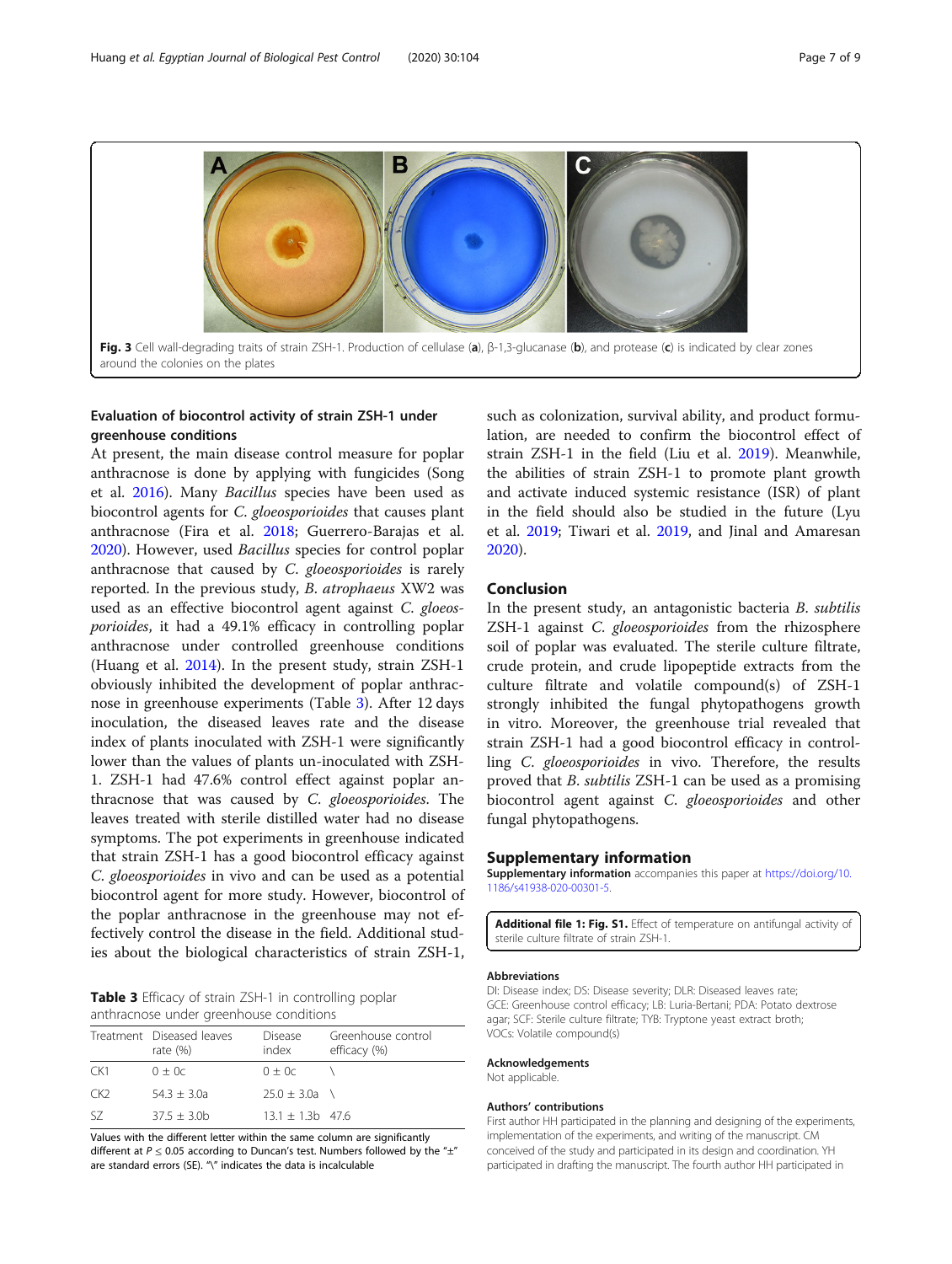<span id="page-7-0"></span>revising the paper scientifically and checking analysis. All authors read and approved the final manuscript.

#### Funding

The research was supported by the Guangdong Basic and Applied Basic Research Foundation (2019A1515011814), Forestry Science and Technology Innovation Project of Guangdong (2020KJCX004).

#### Availability of data and materials

All data and materials are available.

Ethics approval and consent to participate Not applicable.

#### Consent for publication

Not applicable.

#### Competing interests

The authors declare that they have no competing interests.

#### Author details

<sup>1</sup>Guangdong Provincial Key Laboratory of Silviculture, Protection and Utilization, Guangdong Academy of Forestry, Guangzhou 510520, Guangdong, China. <sup>2</sup>College of Forestry, Beijing Forestry University, Beijing 100083, China.

#### Received: 1 April 2020 Accepted: 21 July 2020 Published online: 11 August 2020

#### References

- Baysal Ö, Lai D, Xu HH, Siragusa M, Çalışkan M, Carimi F, Da Silva JAT, Tör M (2013) A proteomic approach provides new insights into the control of soilborne plant pathogens by Bacillus species. PLoS One 8:e53182. [https://doi.](https://doi.org/10.1371/j.pone.0053182) [org/10.1371/j.pone.0053182](https://doi.org/10.1371/j.pone.0053182)
- Boukaew S, Plubrukam A, Prasertsan P (2013) Effect of volatile substances from Streptomyces philanthi RM-1-138 on growth of Rhizoctonia solani on rice leaf. BioControl 58:471–482. <https://doi.org/10.1007/s10526-013-9510-6>
- Dong XZ, Cai MY, Lu YY, Xie JY, Liu XL (2001) Identification methods of common bacteria. In: Dong XZ, Cai MY (eds) Handbook of common bacteria systematic identify. Beijing Science press, Beijing, pp 349–398
- Dong Y, Li H, Rong S, Xu H, Guan Y, Zhao L, Chen W, He X, Gao X, Chen R, Li L, Xu Z (2019) Isolation and evaluation of Bacillus amyloliquefaciens Rdx5 as a potential biocontrol agent against Magnaporthe oryzae. Biotechnol Biotec Eq 33:408–418. <https://doi.org/10.1080/13102818.2019.1578692>
- Essghaier B, Fardeau ML, Cayol JL, Hajlaoui MR, Boudabous A, Jijakli H, Sadfi-Zouaoui N (2009) Biological control of grey mould in strawberry fruits by halophilic bacteria. J Appl Microbiol 106:833–846. [https://doi.org/10.1111/j.](https://doi.org/10.1111/j.1365-2672.2008.04053.x) [1365-2672.2008.04053.x](https://doi.org/10.1111/j.1365-2672.2008.04053.x)
- Fira D, Dimkić I, Berić T, Lozo J, Stanković S (2018) Biological control of plant pathogens by Bacillus species. J Biotechnol 285:44–55. [https://doi.org/10.](https://doi.org/10.1016/j.jbiotec.2018.07.044) [1016/j.jbiotec.2018.07.044](https://doi.org/10.1016/j.jbiotec.2018.07.044)
- Furuya S, Mochizuki M, Aoki Y, Kobayashi H, Takayanagi T, Shimizu M, Suzuki S (2011) Isolation and characterization of Bacillus subtilis KS1 for the biocontrol of grapevine fungal diseases. Biocontrol Sci Tech 21:705–720. [https://doi.org/](https://doi.org/10.1080/09583157.2011.574208) [10.1080/09583157.2011.574208](https://doi.org/10.1080/09583157.2011.574208)
- Gao X, Tu X, Huang L, Luo P (2009) The screen of plant endophytic actinomycetes producing β-1,3-glucanase and antifungal activity of β-1,3 glucanase. Microbiology 36:1189-11194. doi: [https://doi.org/10.13344/j.](https://doi.org/10.13344/j.microbiol.china.2009.08.021) [microbiol.china.2009.08.021](https://doi.org/10.13344/j.microbiol.china.2009.08.021)
- Guerrero-Barajas C, Constantino-Salinas EA, Amora-Lazcano E, Tlalapango-Ángeles D, Mendoza-Figueroa JS, Cruz-Maya JA, Jan-Roblero J (2020) Bacillus mycoides A1 and Bacillus tequilensis A3 inhibit the growth of a member of the phytopathogen Colletotrichum gloeosporioides species complex in avocado. J Sci Food Agric. <https://doi.org/10.1002/jsfa.10450>
- Guo Q, Li Y, Lou Y, Shi M, Jiang Y, Zhou J, Sun Y, Xue Q, Lai H (2019) Bacillus amyloliquefaciens Ba13 induces plant systemic resistance and improves rhizosphere microecology against tomato yellow leaf curl virus disease. Appl Soil Ecol 137:154–166. <https://doi.org/10.1016/j.apsoil.2019.01.015>
- Huang HY, Wu ZQ, Tian CM, Liang YM, You CJ, Chen L (2014) Identification and characterization of the endophytic bacterium Bacillus atrophaeus XW2,

antagonistic towards Colletotrichum gloeosporioides. Ann Microbiol 65:1361– 1371. <https://doi.org/10.1007/s13213-014-0974-0>

- Islam MA, Nain Z, Alam MK, Banu NA, Islam MR (2018) In vitro study of biocontrol potential of rhizospheric Pseudomonas aeruginosa against Fusarium oxysporum f. sp. cucumerinum. Egypt J Biol Pest Control 28:90. [https://doi.](https://doi.org/10.1186/s41938-018-0097-1) [org/10.1186/s41938-018-0097-1](https://doi.org/10.1186/s41938-018-0097-1)
- Jinal NH, Amaresan N (2020) Evaluation of biocontrol Bacillus species on plant growth promotion and systemic-induced resistant potential against bacterial and fungal wilt-causing pathogens. Arch Microbiol. [https://doi.org/10.1007/](https://doi.org/10.1007/s00203-020-01891-2) [s00203-020-01891-2](https://doi.org/10.1007/s00203-020-01891-2)
- Karthika S, Midhun SJ, Jisha MS (2020) A potential antifungal and growthpromoting bacterium Bacillus sp. KTMA4 from tomato rhizosphere. Microb Pathog 142:104049. <https://doi.org/10.1016/j.micpath.2020.104049>
- Kurabachew H, Wydra K (2013) Characterization of plant growth promoting rhizobacteria and their potential as bioprotectant against tomato bacterial wilt caused by Ralstonia solanacearum. Biol Control 67:75–83. [https://doi.org/](https://doi.org/10.1016/j.biocontrol.2013.07.004) [10.1016/j.biocontrol.2013.07.004](https://doi.org/10.1016/j.biocontrol.2013.07.004)
- Li Z, Liang Y, Tian C (2012) Characterization of the causal agent of poplar anthracnose occurring in the Beijing region. Mycotaxon 120:277–286
- Liu Y, Qiao J, Liu Y, Liang X, Zhou Y, Liu J (2019) Characterization of Lysobacter capsici strain NF87-2 and its biocontrol activities against phytopathogens. Eur J Plant Pathol 155:859–869. <https://doi.org/10.1007/s10658-019-01817-9>
- Lyu D, Backer RG, Robinson WG, Smith DL (2019) Plant-growth promoting rhizobacteria for cannabis production: yield, cannabinoid profile and disease resistance. Front Microbiol 10:1761. <https://doi.org/10.3389/fmicb.2019.01761>
- Pérez-García A, Romero D, De Vicente A (2011) Plant protection and growth stimulation by microorganisms: biotechnological applications of Bacilli in agriculture. Curr Opin Biotechnol 22:187–193. [https://doi.org/10.1016/j.](https://doi.org/10.1016/j.copbio.2010.12.003) [copbio.2010.12.003](https://doi.org/10.1016/j.copbio.2010.12.003)
- Ren JH, Li H, Wang YF, Ye JR, Yan AQ, Wu XQ (2013) Biocontrol potential of an endophytic Bacillus pumilus JK-SX001 against poplar canker. Biol Control 67: 421–430. <https://doi.org/10.1016/j.biocontrol.2013.09.012>
- Ren J, He W, Li C, He S, Niu D (2019) Purification and identification of a novel antifungal protein from Bacillus subtilis XB-1. World J Microbiol Biotechnol 35: 150. <https://doi.org/10.1007/s11274-019-2726-6>
- Rong S, Xu H, Li L, Chen R, Gao X, Xu Z (2020) Antifungal activity of endophytic Bacillus safensis B21 and its potential application as a biopesticide to control rice blast. Pestic Biochem Physiol 162:69–77. [https://doi.org/10.1016/j.pestbp.](https://doi.org/10.1016/j.pestbp.2019.09.003) [2019.09.003](https://doi.org/10.1016/j.pestbp.2019.09.003)
- Shafi J, Tian H, Ji M (2017) Bacillus species as versatile weapons for plant pathogens: a review. Biotechnol Biotec Eq 31:446–459. [https://doi.org/10.](https://doi.org/10.1080/13102818.2017.1286950) [1080/13102818.2017.1286950](https://doi.org/10.1080/13102818.2017.1286950)
- Song Q, Huang Y, Yang H (2012) Optimization of fermentation conditions for antibiotic production by Actinomycetes YJ1 strain against Sclerotinia sclerotiorum. J Agric Sci 4:95–102. <https://doi.org/10.5539/jas.v4n7p95>
- Song D, Zhang Y, Zhang L (2016) Sensitivities of poplar anthracnose fungi isolates to carbendazim and three C-14α-demethylation inhibitors. Chin J Pestic Sci 18:567–574. <https://doi.org/10.16801/j.issn.1008-7303.2016.0079>
- Tiwari S, Prasad V, Lata C (2019) Bacillus: Plant growth promoting bacteria for sustainable agriculture and environment. In: New and future developments in microbial biotechnology and bioengineering. (pp. 43-55). Elsevier, Amsterdam, pp 43-55. <https://doi.org/10.1016/B978-0-444-64191-5.00003-1>
- Todorova S, Kozhuharova L (2010) Characteristics and antimicrobial activity of Bacillus subtilis strains isolated from soil. World J Microbiol Biotechnol 26: 1207–1216. <https://doi.org/10.1007/s11274-009-0290-1>
- Tseng SC, Liu SY, Yang HH, Lo CT, Peng KC (2008) Proteomic study of biocontrol mechanisms of Trichoderma harzianum ETS 323 in response to Rhizoctonia solani. J Agric Food Chem 56:6914–6922. <https://doi.org/10.1021/jf703626j>
- Yang CJ, Zhang XG, Shi GY, Zhao HY, Chen L, Tao K, Hou TP (2011) Isolation and identification of endophytic bacterium W4 against tomato Botrytis cinerea and antagonistic activity stability. Afr J Microbiol Res 5:131–136. [https://doi.](https://doi.org/10.5897/AJMR10.81) [org/10.5897/AJMR10.81](https://doi.org/10.5897/AJMR10.81)
- Yu Q, Liu Z, Lin D, Zhang W, Sun Q, Zhu J, Lin M (2013) Characterization and evaluation of Staphylococcus sp. strain LZ16 for the biological control of rice blast caused by Magnaporthe oryzae. Biol Control 65:338–347. [https://doi.org/](https://doi.org/10.1016/j.biocontrol.2013.03.016) [10.1016/j.biocontrol.2013.03.016](https://doi.org/10.1016/j.biocontrol.2013.03.016)
- Yuan J, Raza W, Shen QR, Huang QW (2012) Antifungal activity of Bacillus amyloliquefaciens NJN-6 volatile compounds against Fusarium oxysporum f. sp. cubense. Appl Environ Microbiol 78:5942–5944. [https://doi.org/10.1128/](https://doi.org/10.1128/AEM.01357-12) [AEM.01357-12](https://doi.org/10.1128/AEM.01357-12)